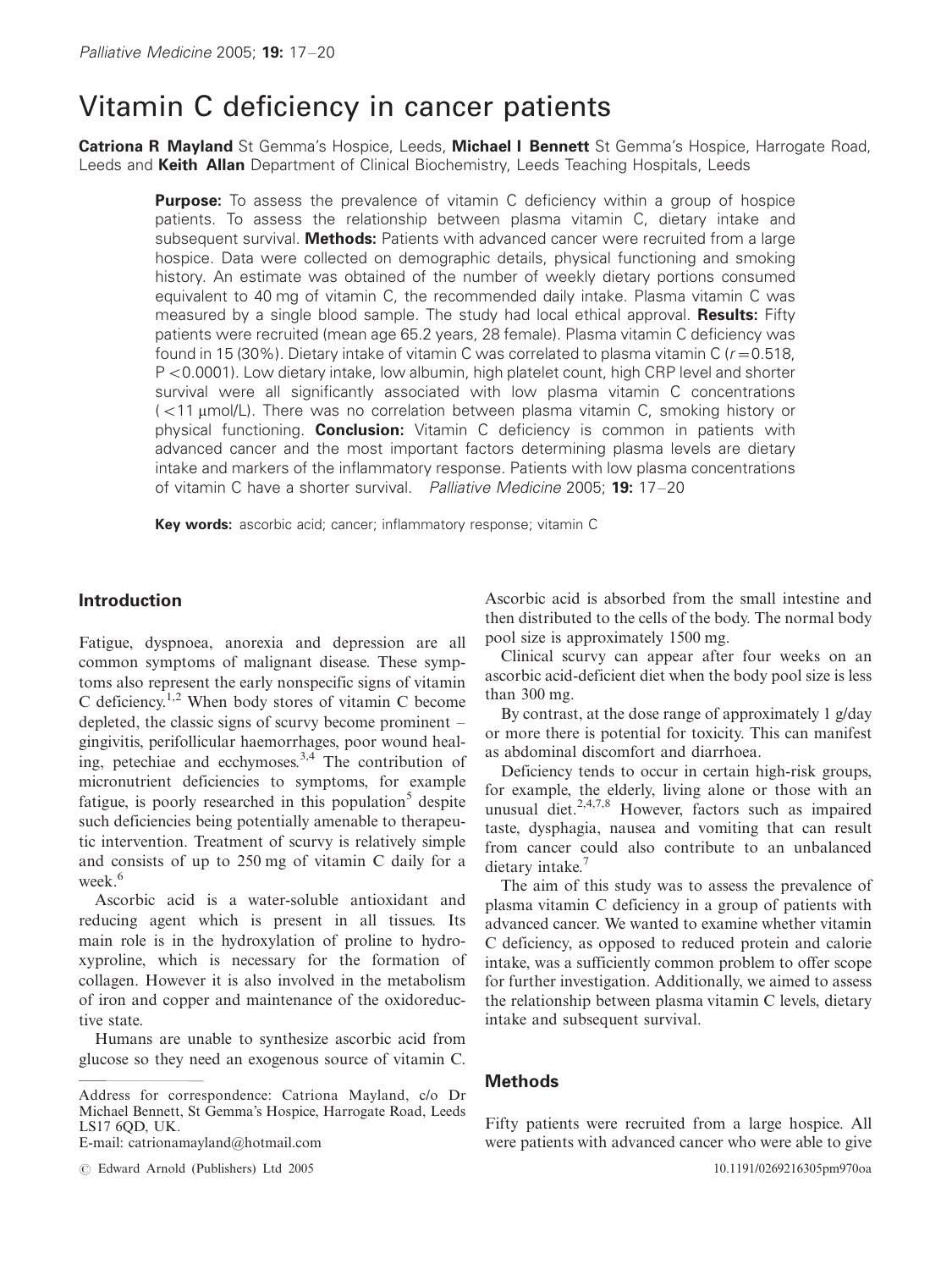written consent and only those judged to be too unwell to consent were excluded. The assessment consisted of a questionnaire and a single blood sample to measure plasma vitamin C and further haematological and biochemical parameters. The study had local ethical approval from the Leeds Research and Development Committee.

#### **Questionnaire**

Demographic data. Data were recorded on age, sex, diagnosis and home circumstances (lived alone or not). The modified Barthel index was used to measure performance status.<sup>9</sup> This index comprises ten different activities of daily living with the maximum score being 100. A smoking and alcohol history was recorded. The patient's date of death was also noted.

Dietary history. The Reference Nutrient Intake (RNI) was used as the dietary reference value for vitamin  $C<sup>3</sup>$ This is defined as 'the amount sufficient or more than sufficient for the nutritional needs of practically all healthy persons in a population'. RNI represents the best estimate of requirement, and for the majority of the population would be substantially more than individual needs, but would also incorporate those with particularly high needs. The current recommendation is  $40 \text{ mg/day}^3$ 

Food products were selected with high vitamin C content. These were fresh orange juice, oranges, grapefruit, boiled potatoes, boiled broccoli and brussel sprouts.<sup>10</sup> A portion was calculated as the amount of the individual food or drink that would supply 40 mg vitamin C (the recommended RNI). Seven portions are required each week to provide sufficient vitamin C for an individual. Patients were asked how often they had consumed each of these foodstuffs over the past week and from this a total number of dietary vitamin C portions for the week was calculated. All patients were asked about vitamin supplementation. Our questionnaire received input from the hospice dietician.

Laboratory determinations. A single blood sample was used to measure haemoglobin, platelets, International Normalized Ratio (INR), albumin, urea, C-reactive protein (CRP) and vitamin C.

Blood samples and questionnaire data were collected within three days of each other.

Plasma vitamin C was measured by high performance liquid chromatography. This method has been validated as a rapid and specific measurement of vitamin C.<sup>11</sup> The plasma vitamin C level was used in the analysis as opposed to the leukocyte vitamin C level, as the latter measurement can be influenced by any changes in absolute or differential white cell count. Plasma levels have also been shown to correlate with dietary vitamin C intake.<sup>3,12</sup> A value of less than 11  $\mu$ mol/L was considered to represent plasma vitamin C deficiency. Levels between 11 and 23 umol/L represent a group at risk of developing plasma vitamin C deficiency.<sup>12</sup> The researcher was blind to the biochemical measurements at the time of interview

Data analysis. Statistical analysis was conducted using the Windows version of Statistical Package for Social Sciences (SPSS – Windows Version 11). Statistical significance was set at the level of  $P < 0.05$ .

## **Results**

Biochemical data from all 50 patients were used in the analysis although one patient became too unwell to complete the dietary questionnaire. The demographic details are shown in Table 1.

From the 49 dietary histories, the mean number of total portions was 5.8 (range  $0-24$ , SD 5.2). The largest proportion was represented by the consumption of orange juice (mean number portions 2.6). Only one patient was taking vitamin C supplements.

There was a significant correlation between the estimated portions of vitamin C consumed in the previous week and the plasma vitamin C levels  $(r=0.518, P<0.0001).$ 

Table 1 Demographic details

| Gender<br>Male<br>Female<br>Mean age (SD)                                                                                                                                       | 22<br>28<br>65.2 years (11.6)               |
|---------------------------------------------------------------------------------------------------------------------------------------------------------------------------------|---------------------------------------------|
| Primary tumour site (frequency)<br><b>Brain</b><br><b>Breast</b><br><b>Bronchial</b><br>Urogenital<br>Gastrointestinal<br>Prostrate<br>Haematological<br>Head and neck<br>Other | 2<br>5<br>6<br>10<br>16<br>6<br>1<br>1<br>3 |
| Lives alone<br>Yes<br>No                                                                                                                                                        | 23<br>27                                    |
| Smoker<br>Yes<br>No                                                                                                                                                             | 13<br>37                                    |
| Alcohol consumption<br>None<br>$<$ 10 units<br>10 units or more                                                                                                                 | 28<br>20<br>$\overline{2}$                  |
| Barthel index (median)<br>Range                                                                                                                                                 | 82<br>$8 - 100$                             |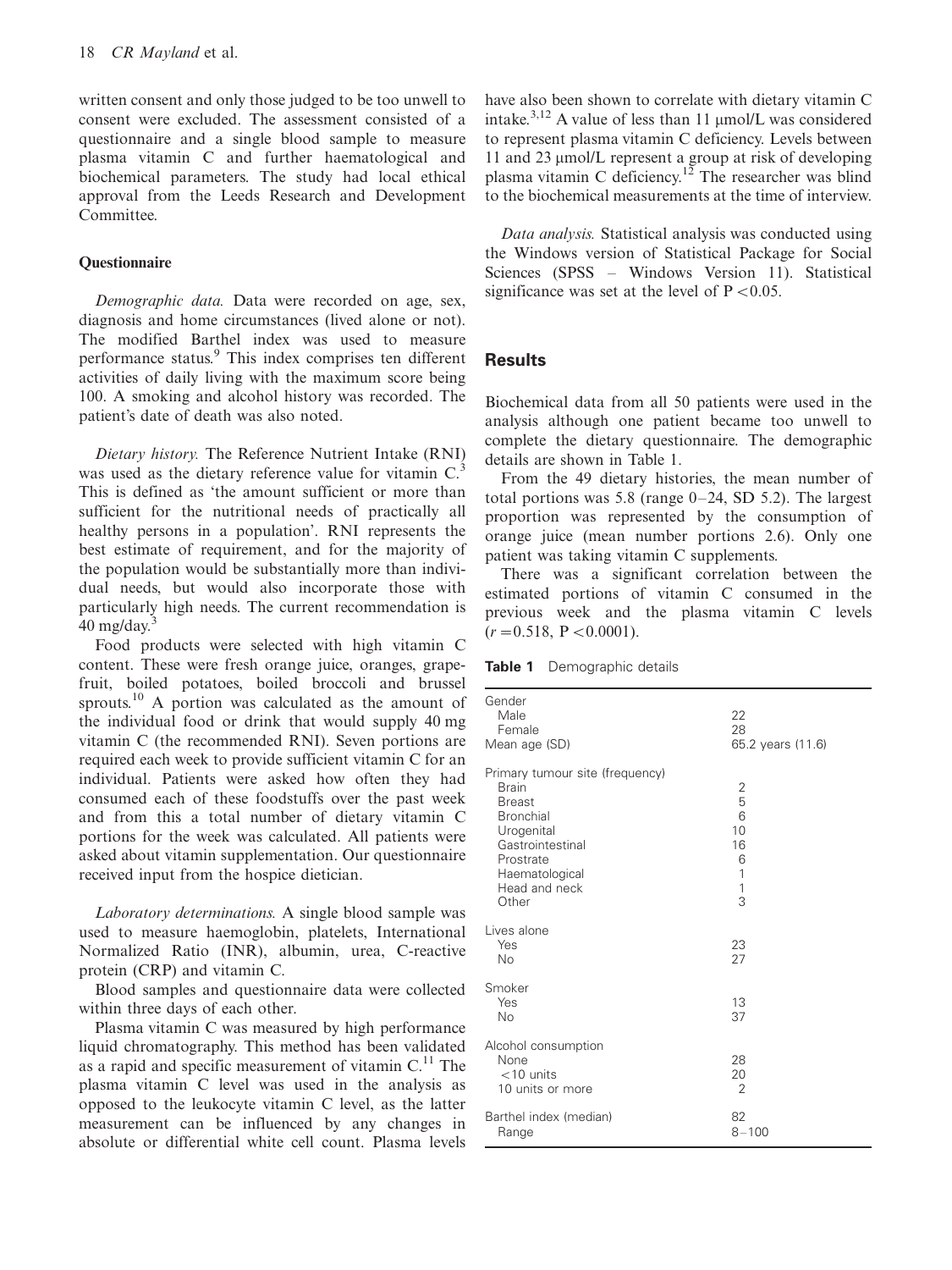Within the sample, 15 patients  $(30\%)$  had plasma vitamin C levels less than 11 µmol/L. A further 21 patients had a plasma level between 11.1 and 23 umol/L  $(42\%)$ .

There was a significant inverse correlation between plasma vitamin C and CRP level  $(r = -0.529, P <$ 0.0001). There was also a significant correlation between plasma vitamin C and survival  $(r = 0.370, P = 0.013)$ , and plasma vitamin C and serum albumin  $(r=0.63, P=$ 0.0001). The sample was divided into patients with low plasma levels of vitamin C (less than  $11 \mu \text{mol/L}$ ) and those having normal plasma levels. A comparison of the results for the two groups is shown in Table 2.

Univariate analysis demonstrated that low dietary intake, low albumin, high platelet count, high CRP level and shorter survival were all significantly associated with low plasma vitamin C concentrations. The group with low levels of plasma vitamin C had half the mean dietary intake compared to those with a normal plasma level  $(3.2 \text{ versus } 6.8 \text{ portions}, P = 0.005)$ . Their mean survival was much shorter (29 versus 121 days,  $P = 0.001$ ) and they had twice the mean CRP level (105.6 versus 52.0,  $P = 0.003$ ).

We then went on to analyse further using logistic regression analysis. This is a statistical method of measuring how different variables independently predict the outcome of another variable. In this case we wanted to evaluate to what extent dietary intake, CRP, albumin and platelet count independently predict low plasma vitamin C levels and so ascertaining which variable is the most significant.

Using this method of statistical analysis, albumin was the only significant independent variable in the final model (Table 3).

There was no statistically significant correlation between plasma vitamin C level and age, sex, Barthel score, alcohol or smoking history.

Table 2 Dietary portions, demographic and biochemical data between low and normal plasma vitamin C groups

|                  | Mean scores (SD)         | Significance               |                 |
|------------------|--------------------------|----------------------------|-----------------|
|                  | Low plasma<br>vitamin C* | Normal plasma<br>vitamin C |                 |
| Survival         | 29 days (19)             | 121 days (132)             | $P = 0.001$     |
| Age              | 64.4 years (7.8)         | 65.5 years (13.0)          | Not significant |
| Barthel          | 74 (14)                  | 79 (22)                    | Not significant |
| Dietary portions | 3.2(2.8)                 | 6.8(5.7)                   | $P = 0.005$     |
| Haemoglobin      | 11.0(1.8)                | 11.6(1.4)                  | Not significant |
| INR.             | 1.4(0.6)                 | 1.1(0.3)                   | Not significant |
| Albumin          | 27.3(3.1)                | 33.6(6.4)                  | $P = 0.001$     |
| Platelets        | 459 (155)                | 350 (172)                  | $P = 0.042$     |
| Urea             | 6.7(3.9)                 | 7.8(5.9)                   | Not significant |
| CRP              | 105.6 (51.7)             | 52.0 (56.1)                | $P = 0.003$     |

\*Low plasma vitamin C < 11 µmol/L.

## **Discussion**

Our findings indicate that 30% of patients with advanced cancer had plasma vitamin C deficiency, which is much higher than has been previously reported.<sup>7</sup> This study shows that dietary intake, albumin, platelet and CRP levels were significantly associated with plasma vitamin C levels. Patients with low plasma levels of vitamin C have a significantly worse prognosis than patients with normal plasma levels.

Although we have shown that dietary intake is an independent determinant of plasma vitamin C levels. cancer-induced oxidative stress (as indicated by raised CRP and low albumin) is probably a more important influence. The release of free radicals from advancing cancer is likely to result in an increased demand for, and consumption of, vitamin C because of its action as an antioxidant.<sup>13</sup> One interpretation is that plasma vitamin C in this context reflects poorer health, determined by the activity of the cancer, and that dietary intake is a symptom of this poorer health. This would probably result in supplementation having little impact on either symptoms or survival.

In a study of critically ill patients,<sup>14</sup> median plasma vitamin C concentrations were less than 25% of healthy control values and reflected the severity of illness. Vitamin C concentrations showed an inverse relationship with CRP and the use of parenteral nutrition did not prevent the fall in vitamin levels. This supports the concept that illness (i.e., the acute-phase response) is a more important influence on plasma vitamin C levels than dietary intake or supplementation. However, in one study of 219 cancer patients, six cases of scurvy were observed although the actual plasma vitamin C level within all these patients was not analysed.<sup>7</sup> Those who were treated with vitamin C showed improvement, suggesting that this population of patients does indeed have the potential to benefit from supplementation.

We found that patients with low concentrations of vitamin C had a much shorter survival and that this relationship was stronger than that between survival and either CRP or dietary intake.

Previous studies have focused on issues regarding survival benefit in the context of advanced cancer and high dose vitamin C supplementation.<sup>15,16</sup> No survival benefit was observed but these studies did not identify patients with vitamin C deficiency at outset. It remains unknown whether vitamin C supplementation in advanced cancer patients with biochemical deficiency would influence plasma levels of vitamin C, particularly in the context of oxidative stress. The effects of correcting such deficiency on survival or symptom burden are also unknown.

The method of assessment was a retrospective estimate and hence dependent on the patient's recall of their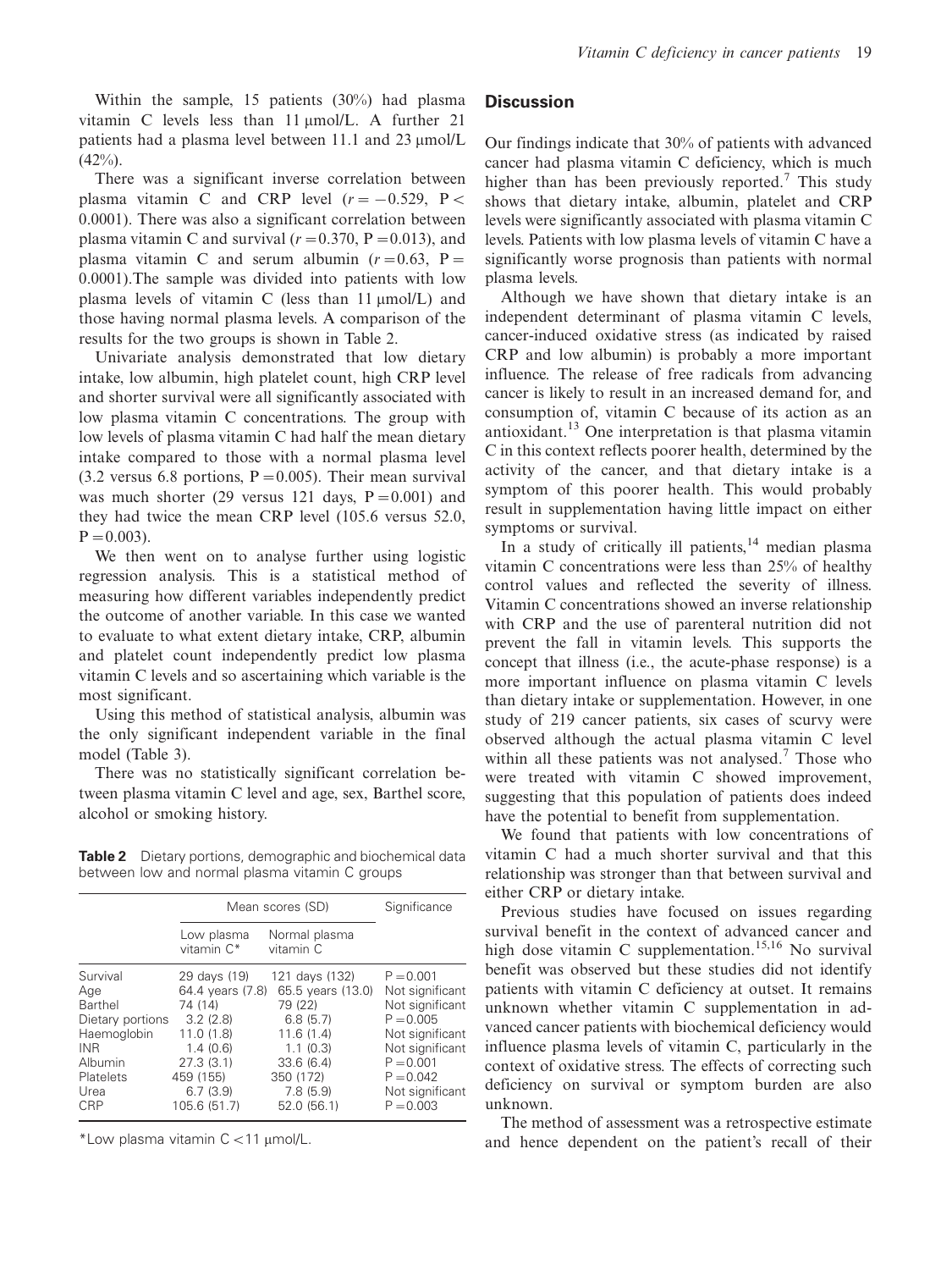| Outcome predicted          | Variables<br>entered                                                                         | Final model significance | Variables in final model | Standardized<br>coefficient | Variable<br>P value |
|----------------------------|----------------------------------------------------------------------------------------------|--------------------------|--------------------------|-----------------------------|---------------------|
| Low plasma vitamin C level | Dietary intake $P = 0.002$ (chi square = 12.013, df 2)<br>CRP<br><b>Albumin</b><br>Platelets | Dietary intake           | 0.229                    | 0.081                       |                     |
|                            |                                                                                              |                          | Albumin                  | 0.230                       | 0.006               |

Table 3 Logistic regression model of variables significantly associated with low plasma vitamin C levels (variables entered in backward conditional method with 'low plasma vitamin C level' as binary outcome)

dietary intake for the previous week. The study is also limited by the fact that the patients recruited were a convenience sample and hence selection bias cannot be excluded. Although this is a small sample of patients, there is no other reported survey estimating prevalence of vitamin C deficiency within this population. On the basis of these findings, plasma vitamin C deficiency is more common than previously reported within cancer patients and is significantly related to poorer prognosis. Both dietary intake and oxidative stress are independently related to plasma vitamin C levels, but it seems likely that survival is determined by advancing cancer, which depletes vitamin C, rather than vitamin C deficiency resulting in shorter prognosis. This study has not addressed the relationship between vitamin deficiency and symptoms in this population though this remains an important area for research. However, demonstrating a biochemical response to supplementation in this context would be essential to inform further symptom-based research.

## **References**

- 1 Hoffbrand AV. Disorders of the blood. In Weatherall DJ, Ledingham JGG, Warrell DA eds. Oxford textbook of medicine, third edition. Oxford: Oxford University Press, 1996: 3373-702.
- 2 Rivlin RS. Disorders of vitamin metabolism: deficiencies, metabolic abnormalities and excesses. In Wyngarearden JB, Smith Lloyd H, Bennett J C eds. Cecil textbook of medicine, eighteenth edition. Philadelphia, PA: WB Saunders Company, 1988: 1228-40.
- 3 Department of Health. Dietary reference values for food energy and nutrients for the United Kingdom. Report of the Panel on Dietary Reference Values of the Committee on Medical Aspects of Food Policy. London: HMSO, 1991: 117-22.
- 4 Reuler JB, Broudy VC, Cooney TG. Adult scurvy. JAMA 1985; 6: 805-806.
- 5 Neuenschwander H, Bruera E. Asthenia. In Doyle D, Hanks GWC, MacDonald N eds. Oxford textbook of *palliative medicine*, second edition. Oxford: Oxford University Press, 1998: 573-82.
- 6 Clark ML. Nutrition. In Kumar P, Clark M eds. Clinical medicine, fourth edition. London: WB Saunders, 1998:  $198 - 216$
- 7 Fain O, Mathieu E, Thomas M. Scurvy in patients with cancer. BMJ 1998; 316: 1661-62.
- 8 Yalcin A, Ural A, Beyan C, Bulent T, Demiriz M, Turker C. Scurvy presenting with cutaneous and articular signs and decrease in red and white blood cells. Int J Dermatol 1996; 35: 879-80.
- 9 Bennett M, Ryall N. Using the modified Barthel index to estimate survival in cancer patients in hospice: observational study. *BMJ* 2000; 321: 1381-82.
- 10 McCance RA, Widdowson EM. The composition of foods, fifth edition (revised and extended). London: Royal Society of Chemistry, 1991.
- 11 Tessier F, Birlouez-Aragon I, Tjani C, Guilland J-C. Validation of a micromethod for determining oxidized and reduced vitamin C in plasma by HPLC-fluorescence. Int J Vitam Nutr Res 1996; 66: 166-70.
- 12 Jacob RA. Assessment of human vitamin C status. J Nutr 1990: 120: 1480-85.
- 13 Galloway P, McMillan DC, Sattar N. Effect of the inflammatory response on trace element and vitamin status. Ann Clin Biochem 2000; 37: 289-97.
- 14 Schorah CJ, Downing C, Piripitsi A, et al. Total vitamin C, ascorbic acid and dehydroascorbic acid concentrations in plasma of critically ill patients. Am J Clin Nutr  $1996; 63; 760-65.$
- 15 Creagan ET, Moertel CG, O'Fallon JR, et al. Failure of high-dose vitamin C therapy to benefit patients with advanced cancer. A controlled trial. N Engl J Med 1979;  $301:687-90.$
- 16 Moertel CG, Fleming TR, Creagan ET, Rubin J, O'Connell MJ, Ames MM. High-dose vitamin C versus placebo in the treatment of patients with advanced cancer who have had no prior chemotherapy. N Engl J Med 1985; 312: 137-41.